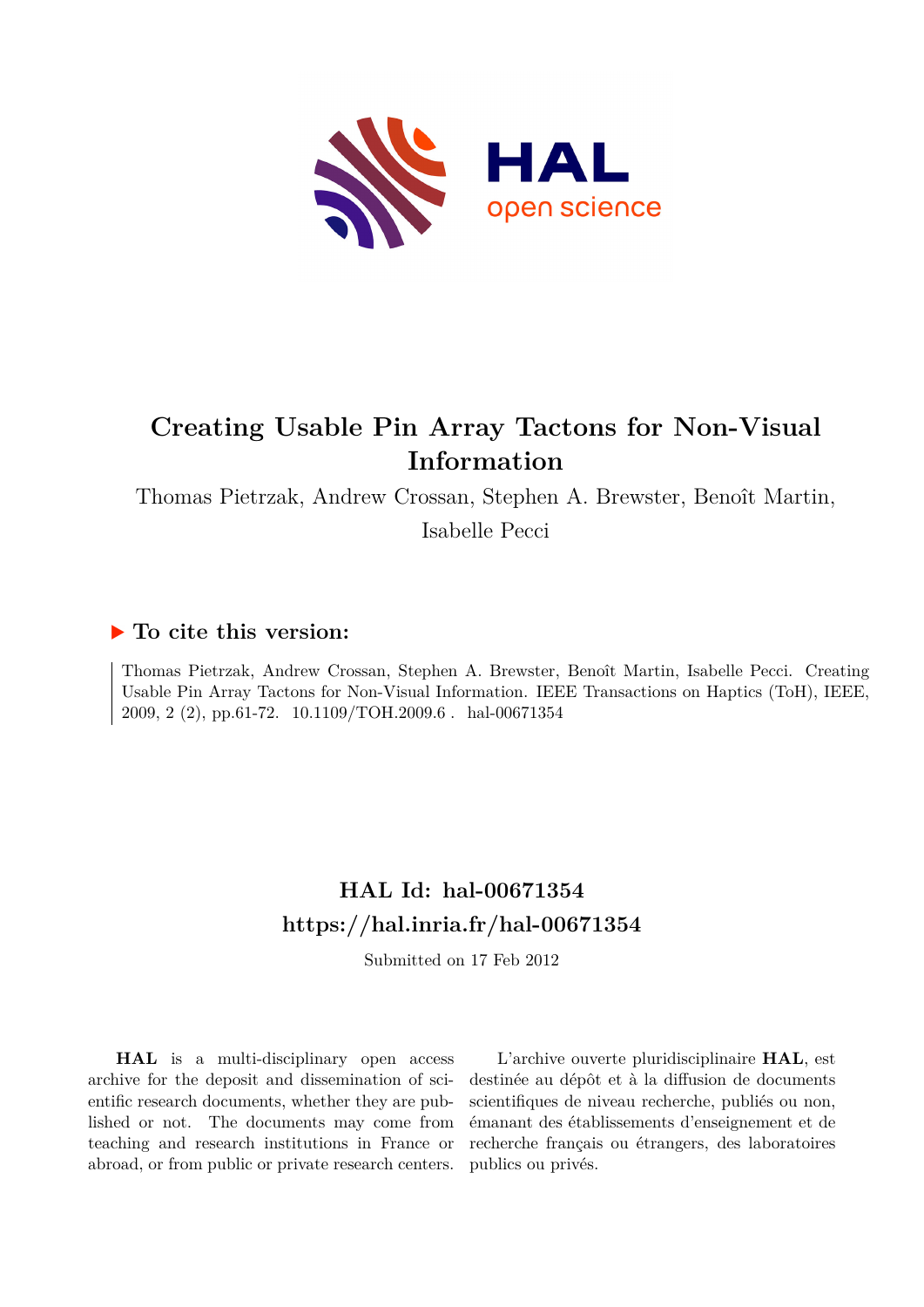# Creating Usable Pin Array Tactons for Non-Visual Information

## Thomas Pietrzak‡, Andrew Crossan†, Stephen A. Brewster†, Benoît Martin‡ and Isabelle Pecci‡

**Abstract**— Spatial information can be difficult to present to a visually impaired computer user. In this paper we examine a new kind of tactile cueing for non-visual interaction as a potential solution, building on earlier work on vibrotactile Tactons. However, unlike vibrotactile Tactons, we use a pin array to stimulate the finger tip. Here, we describe how to design static and dynamic Tactons by defining their basic components. We then present user tests examining how easy it is to distinguish between different forms of pin array Tactons demonstrating accurate Tacton sets to represent directions. These experiments demonstrate usable patterns for static, wave and blinking pin array Tacton sets for guiding a user in one of eight directions. A study is then described that shows the benefits of structuring Tactons to convey information through multiple parameters of the signal. By using multiple independent parameters for a Tacton, this study demonstrates participants perceive more information through a single Tacton. Two applications using these Tactons are then presented: a maze exploration application and an electric circuit exploration application designed for use by and tested with visually impaired users.

**Index Terms**—D.2.14.a User interfaces, H.1.2.a Human factors, H.5.2.G. Haptic I/O, K.3.1.A Computer-assisted instruction

—————————— ——————————

#### **1 INTRODUCTION**

**PRESENTING** information that is visually oriented to blind and visually impaired people is a challenging,  $\blacksquare$  blind and visually impaired people is a challenging, but important problem. For many educational applications or for browsing information on the Internet, it is common to use representations that mainly use the visual channel. For example maps, charts, or tables present information through the relative positions of objects. It is important for a visually impaired person to be able to explore data where the spatial component of the information is key to its understanding. To allow a visually impaired user to browse spatial information, techniques must be examined to guide them through the data.

Here we consider how technology can impact on this problem. Computers are now starting to play a far greater role in education in schools. However, computer users rely heavily on visual feedback, with the graphical user interface playing an important part in interactions. Users with little or no vision must rely on other modalities to access the same information. Screen readers, such as JAWS from Freedom Scientific (freedomscientific.com), have proved to be a successful solution for accessing the textual information required to interact with a computer. Dynamic Braille displays perform a similar function for situations where more discreet communication is required. However, these technologies generally only allow access in a linear manner (from the top left corner of the screen). Further to this, non-textual information such

————————————————

*Manuscript received (insert date of submission if desired). Please note that all acknowledgments should be placed at the end of the paper, before the bibliography.*

as pictures and diagrams are not easily displayed in this manner. The goal of the work described here is to examine techniques to enable users to explore information or shapes non-visually and to navigate computer interfaces in a non-linear manner.

One potential solution to these problems investigated here is to use tactile cueing to allow a visually impaired user to browse data. Coded tactile representations such as Braille have been used successfully for many years to transfer text information into a non-visual form. Tactile cues offer the potential of a more general form of structured tactile message to present information through the tactile channel. To provide useful and usable tactile messages, it is important that the user can quickly and easily distinguish between each message to extract the contents. Here we describe a series of studies that examine performance in distinguishing pin array tactile cues encoding one or many pieces of information. At this stage of the work, we are particularly concerned with how to present the information in a useful manner. In particular, we will extend previous work on Tactons [3] – structured abstract tactile messages that encode information in the different parameters of the tactile signal – from a vibrotactile representation to a pin array representation. This paper describes a series of experiments that have been conducted to examine the appropriate design of pin array Tactons. For the purposes of the remainder of this paper, the word Tactons will be used to refer to pin array Tactons.

Here we discuss these techniques from the perspective of providing interfaces for visually impaired computer users. Similar problems exist in situations where a sighted user has restricted visual feedback. This could be for example in mobile situations where the user is concentrating on safely navigating a busy environment. The techniques described here could also potentially be of use in

<sup>•</sup> *‡ are with the Laboratoire d'Informatique Théorique et Appliquée, Univertité Paul Verlaine — Metz, UFR MIM, Île du Saulcy, 57006 Metz, France {pietrzak, benoit.martin, pecci}@univ-metz.fr*

<sup>•</sup> *† are with the Department of Computing Science, University of Glasgow, 18 Lilybank Gardens, Glasgow G12 8QQ, Scotland {ac,Stephen}@dcs.gla.ac.uk*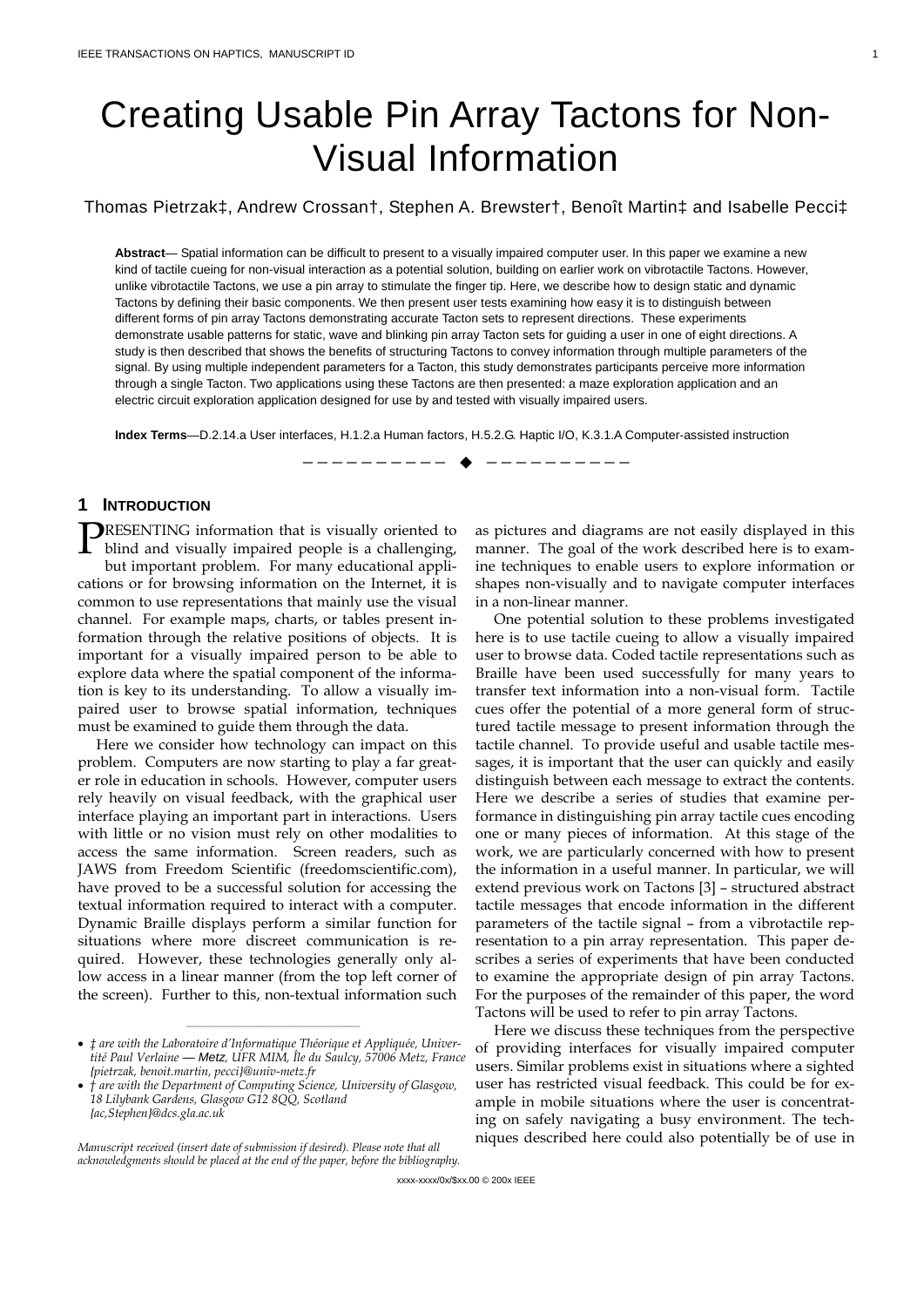these situations.

In section 2, related work in the area is described, including a definition of Tactons and relevant research from the accessibility field. Section 3 describes how we extend the idea of Tactons to pin array devices with various parameters for displaying information being considered. A series of experiments are presented in section 4 where the performance of sighted users is examined when presented with different forms of Tactons. Section 5 extends this work to include Tactons where multiple dimensions of the signal are varied simultaneously to display information. Evaluations of two applications are described in section 6, with visually impaired people using interfaces that employ Tactons. Finally in section 7, the results of the experiments are discussed as a whole and conclusions are drawn.

#### **2 RELATED WORK**

Traditional methods of accessing diagrams non-visually use raised paper, which lifts certain parts of the image to allow users to explore shapes or lines presented through tactile relief. Providing accessible tactile diagrams through this method is not a trivial task however. Many authors have noted that a direct translation of a visual diagram to a tactile diagram is in most cases not sufficient to provide accessible tactile diagrams (for example [7], [5], and [10]). While tactile diagrams provide an invaluable tool for allowing visually impaired people to browse nontextual information, they suffer a number of disadvantages. Firstly they are static representations that it is difficult to change without reprinting the image. Secondly they rely solely on tactile relief and cannot take advantage of any computer based technologies such as screen readers or dynamic tactile devices to aid comprehension.

As such, a number of attempts to provide computer based or hybrid alternatives to raised paper have been investigated. Wall and Brewster [18] present a computer based system for accessing bar charts that shares many features with a raised paper diagram. The user navigates the image by moving a stylus over a graphics tablet representing the physical piece of raised paper. The user's non-dominant hand rests on a raised pin tactile display that provides a simple binary up or down signal to the user for the area around the user's cursor depending on whether they are above a bar on the graph or over free space. One immediate advantage of this system over a traditional raised paper representation is that it is computer-based. Charts can easily and quickly be reloaded. The system can take advantage of the computer-based representation to track the user's movements and provide further feedback to aid the user to navigate the environment.

There are several commercially available dynamic pin array devices available. Bliss et al. [1] describe the Optacon, an early device that was designed to make printed information accessible to visually impaired people by combining a camera and vibrotactile array. The user moved the camera over a document with his or her dominant hand. The printed information was then displayed to

the user's non-dominant hand through a vibrotactile pin array with the dark areas of the document represented as vibrating pins and the light areas as stationary pins. The device used in the studies described here is the VTPlayer tactile mouse (shown in Figure 1), which has two 4x4 arrays of blunt pins designed to rest under the users' index and middle fingers as they hold the mouse. The pins have a diameter of 1mm, and the space between two pins is 1mm. The pin arrays on this device are sized for a user's fingertips, which is small compared to some other commercial devices such as the Dot View tactile display developed by KGS Corporation (www.kgs-jpn.co.jp). One advantage of using the VTPlayer over a larger device is that the cost of a small pin array is considerably lower than a larger array. Using a small array also ensures that users can feel the tactile signals with one hand, and can cover a whole array with a finger meaning that they will not miss tactile signals when touching the array.



*Figure 1. The VTPlayer tactile mouse* 

By far the most widely used form of tactile cueing system is Braille, which uses six raised dot positions arranged in a 3x2 rectangle to codify characters. Developed in the 19th century, it has been used successfully for many years to allow blind and visually impaired people to read text. The most common medium for Braille is a static raised paper representation, although dynamic Braille devices can now be used to present messages though a dynamically changing array of pins. It is excellent for any information that can be represented easily as text, but is less useful for non-textual information.

In this paper, we attempt to formalize the design of a more general form of pin array tactile messages. To achieve this, we combine a pin array style coded representation with work on vibrotactile Tactons. Brown et al. [3] define Tactons as "structured tactile messages" and are analogous to Earcons in audio [2]. Previous vibrotactile Tacton studies from Brown et al. [3] have examined vibrotactile devices as a method of providing tactile cues to users. They initially examine one-dimensional vibrotactile Tactons and show how a high degree of accuracy can very quickly be reached for simple vibrotactile Tactons. They then demonstrate how using multiple independently identifiable parameters of the signal – chosen such that they do not interfere with the recognition of other parameters – can be used to increase the flow of information to the users. Multiple vibrotactile actuators were attached to different locations on a user's forearm. Information was displayed to the user through three parameters of the tactile signal: the rhythm at which the actuator is vibrated, the roughness of the vibration and the body location of the actuator stimulated. Further to this, Brown et al. [4] demonstrate that users could achieve a high level of accuracy with three varying parameters of the tactile signal. However, they note that a careful choice of pa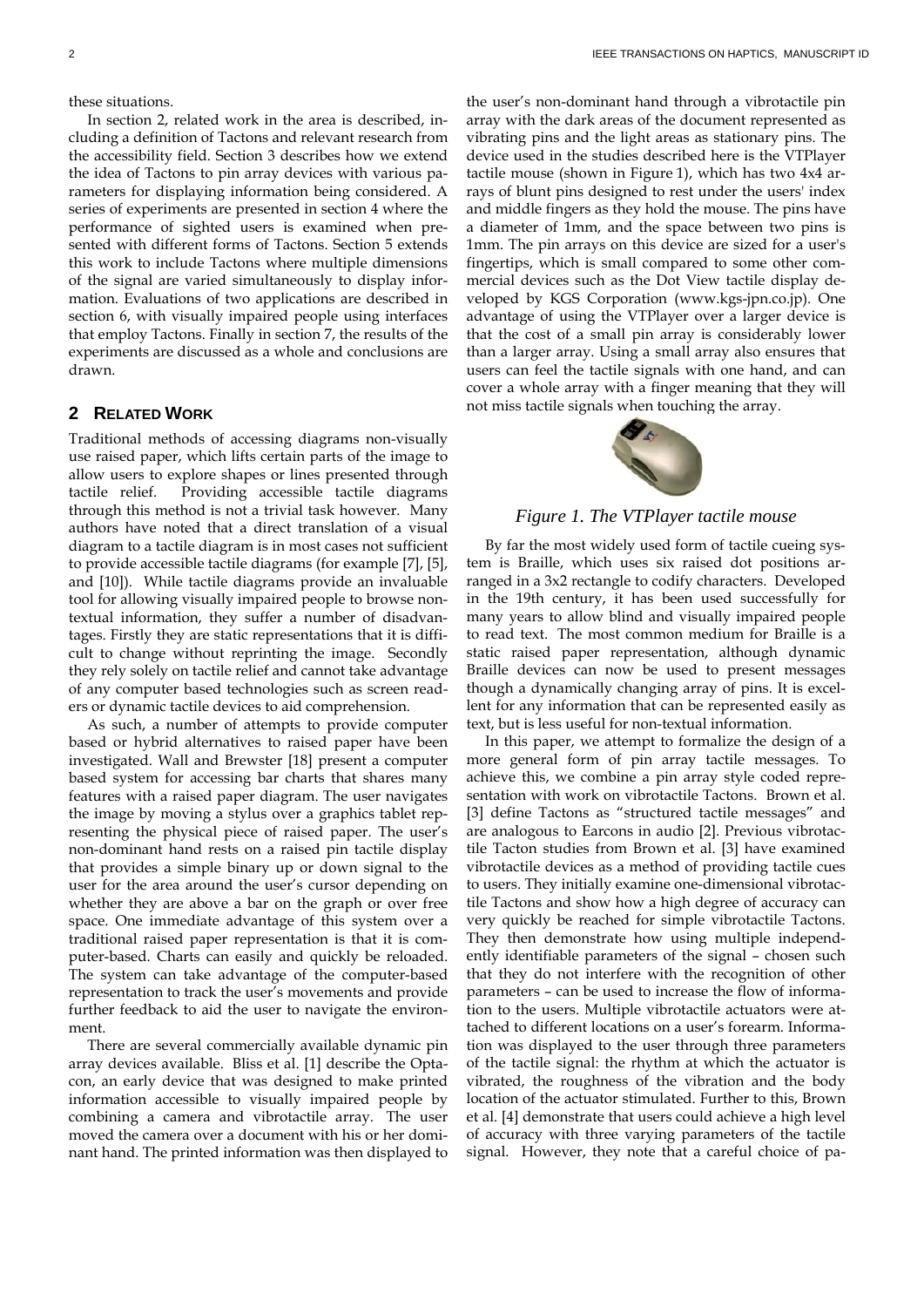rameters is required to ensure that the parameters chosen do not interact when varying their values. For example, they note that increasing the frequency of a tactile signal can also lead to a perceived increase in amplitude in the signal. Further work by Hoggan and Brewster [8] has examined the cross-modal equivalence between vibrotactile Tactons and auditory Earcons. This would allow the same information presented in different modalities in different situations.

Many other examples of structured vibrotactile messages exist particularly in the mobile device field, including Vibetonz from Immersion corp. Using the Vibetonz system, more information can be given to the user through the vibration than just a simple buzz to alert them of an event. Similarly Chang and O'Sullivan [6] have studied the addition of vibrotactile feedback into a mobile device in order to enhance the audio feedback. Further to this, they attempt to provide a classification of haptic sensations within a generalized framework [14]. One closely related study is described by Megard et al. [12] who examine users' spontaneous associations between tactile patterns formed with a vibrotactile array (the VITAL display developed by CEA LIST) to verbal descriptions for the purposes of building tactile map legends. Tactile cueing is also frequently used to present information to users in situations when a person's vision is otherwise occupied. Van Veen and van Erp describe the use of a tactile bodysuit to present orientation information to a fighter pilot in-flight [17]. A line of tactile actuators is activated over the pilot's torso to indicate their relative orientation to the horizon. Related work into the parameters of tactile perception is discussed by MacLean and Enriquez [11]. They describe a series of experiments examining usable parameters for haptic icons or 'Hapticons'. To display the Hapticons, their studies used a one degree of freedom force feedback wheel which the user grasped between the thumb and a finger. The parameters examined to display data included frequency of vibration, waveform shape and force magnitude.

#### **3 DESIGN OF TACTONS**

There are two ways to display information on a tactile pin array. The first one is to directly convert pixel shade to pin position: light pixels are converted into raised pins, and dark pixels into lowered pins. This method has been used by Jansson and Pedersen to present blind users a tactile map with a VTPlayer mouse [9]. They concluded that the tactile information did not provide significant performance advantages to an audio-only environment.

We present a second solution that uses a coded representation to present information with a pin array. We use tactile icons that we call pin-array Tactons. The goal is to suggest information with a pattern or an animation created with a pin array.

#### **3.1 Definitions**

Here we provide definitions that are used to describe the Tactons in this paper. Given an *n×m* size pin array, each pin could be controlled individually and has two states: up and down.

The *pattern* is the state of each pin of the matrix at a given time. Each pin could either be up or down.

A *static Tacton* is only defined by a pattern. It is displayed until the Tacton changes.

A *frame* is a step of an animation. It consists of a pattern, and a *duration*. The duration is unitless: it is only used to compare the durations of different frames.

A *dynamic Tacton* t is an animation. It is composed of a list of frames, and a *tempo*. The tempo is used in addition to the frames' durations to compute the time each frame is actually displayed.

#### **3.2 Tacton parameters and dimensions**

The *parameters* refer to the Tactons' physical properties defined in the previous section: pattern, frame, frame duration, tempo, and frame list. For example, the parameter pattern can be described by the position (in mm) and state (up or down) of the array of pins such that it could be reproduced exactly by its description. Similarly for tempo, we can specify an exact value in milliseconds.

The *dimensions* of a Tacton set correspond to logical properties based on the parameters. Examples of dimensions are: shape, size, blink speed, animation speed, etc. They are finite sets, so when we define a dimension, we have to define its values too. For example *size = {big, small}* is a dimension, but is not reproducible without reference to one or more physical properties.

The *information* is the message that we want to transmit to the user with Tactons.

The *Tacton sets* are built by combining its dimensions. Other dimensions could be found in the sets, but may not be taken into account as they do not engender Tactons (for example size in set *4* in Figure 2).

To convey information to the user, we structure a Tacton using one dimension for each piece of information. For example, given an object, we want to represent its shape, color and size. There are three pieces of information, so three dimensions are used to represent it. The Tacton's shape could be used to represent the object's shape, the Tacton's size to represent the object's size and the Tacton's blinking speed to represent the color. Each value of the dimension matches a value in the information. So if the object could have two shapes, we must define two shapes in our 'shape' dimension and similarly for the size and the color.

#### **4 ONE-DIMENSIONAL TACTONS**

The first step when investigating the usefulness of this interaction technique is to evaluate the users' ability to distinguish simple kinds of Tactons. Thus we decided to begin with one-dimensional Tactons. Moreover the goal of these experiments is to find parameters that can be used to build more elaborate Tactons. Here we present a continuation of the work described in [15]. One potentially useful area for supporting non-visual browsing of spatial data is to use these Tactons for direction information, so initially static and dynamic Tactons representing 8 directions were designed. These were: North, South,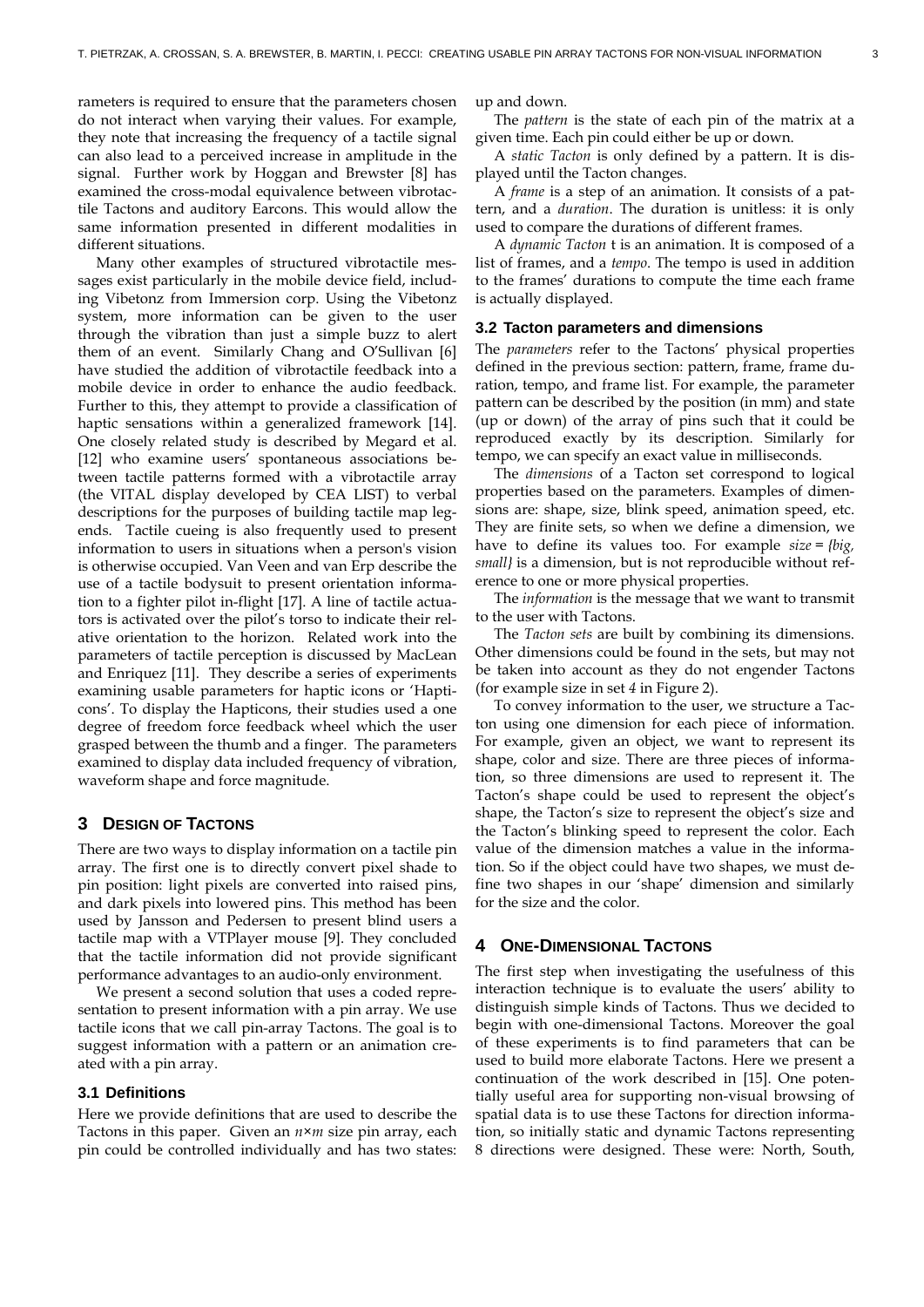East, West (called radial Tactons), and towards the four corners (called diagonal Tactons). There is only one piece of information to be represented so only one dimension is needed. The Tactons designed can be classified into three categories. The first is the static Tactons, and the two others are dynamic Tactons: blinking and waves. The blinking Tactons are dynamic Tactons that alternate a pattern and a frame with no pin up, and the waves are animations that represent the evolution of a shape in space and time. In these studies, the tempo of every dynamic Tacton of every set is 100ms.

#### **4.1 Methodology**

The following sections describe a series of four studies to identify Tacton sets that are distinguishable. A similar methodology was used in each case so we describe the common elements of the studies first. The Tactons were displayed on the forefinger of the participants' dominant hand. The users' hand and the VTPlayer were hidden inside a box to prevent any visual cues that could affect the results. The task set for the user was to identify the direction indicated by the Tacton presented from the set of 8 possible directions. Each block of tests began with a training session, where the user could explore the 8 Tactons of the set being tested. When they felt that they knew the Tactons well (typically less than 2 minutes), they pressed a key to begin the actual test. In each block of tests, each user was presented with 100 random Tactons and had to identify the pattern. The Tactons were presented on the pin array of the VTPlayer mouse, using both static Tactons and dynamic Tactons. When the users identified the pattern, they moved in the direction that the pattern represented and clicked in the zone corresponding to this direction on the screen. They then moved back to the center of the screen. Then the next Tacton was presented once this was completed.

In each experiment, all users tested all Tacton sets used in the experiment in separate blocks, in a counterbalanced order. Both the number of errors in identifying a Tacton and the average time to answer were measured. After the experiment, participants filled in a questionnaire to provide information on their preferences and to provide suggested improvements. They were not made aware of their performance in the task until after the experiment was completed.

Due to the discrete and bounded nature of the data, non-parametric analysis of the data was carried out. Kruskal-Wallis rank sum tests were therefore used to find significant differences between samples. Pairwise comparisons using Wilcoxon rank sum test, with a Holm pvalue adjustment method have been used to identify significant differences between pairs.

#### **4.2 Experiment 1 – Comparing Static, Blinking and Wave Tactons**

The first study examines the merits of different styles of Tacton: static, blinking and waves. The initial sets were developed iteratively through informal pilot testing, using simple lines and line combinations to generate the patterns. Patterns with different numbers of pins were examined to test whether a larger number of pins improved recognition. Nine users between 24 and 48 years old took part in the first experiment to test Tacton identification of 4 Tacton sets. All participants were sighted with no tactile impairments, and recruited from the department of Computer Science at the University Paul Verlaine — Metz.

The four Tacton sets were chosen to test different factors that may influence identification of the Tactons. The first two sets use a low number of pins (two pins) for each direction (Figure 2). The difference between them is that set 1 is composed of blinking Tactons, whereas set 2 is composed of static Tactons. Set 3 was chosen as a wavelike dynamic set with the same number of frames for each direction. Set 4 is a static set, with far more pins making up the Tacton than the other static set. In each set we tried to maintain a consistency between each Tacton. So sets 1 and 2 used the same number of raised pins for each Tacton, set 3 used the same number of frames, and set 4 used as far as possible the same number of pins.

|         |           | ° raised pins • lowered pins |
|---------|-----------|------------------------------|
|         | N         |                              |
|         | S         |                              |
|         | W         |                              |
| 1 and 2 | E         |                              |
|         | N         |                              |
|         | W         |                              |
|         | NE        |                              |
|         | SW        |                              |
| 4       | <b>SE</b> |                              |
|         |           | З                            |

# *Figure 2. The four sets of Tactons used in experiment 1. Set 1 is to evaluate blinking Tactons, sets 2 and 4 static Tactons with different numbers of pins, and set 3 wave Tactons.*

The goal of this experiment is to test the initial design of the Tactons. In particular, this study evaluates whether static Tactons with few pins are harder to recognize than those with more pins, as well as whether the static or the dynamic Tactons are easier to distinguish. Finally, the study evaluates user performance with blinking Tactons compared to static or wave Tactons.

#### *4.2.1 Results*

Figure 3 summarizes the results of the experiment. The results show that participants were more accurate identifying the Tactons from set 4 with a median error rate of 0%, compared to 17% for set 1, 8% for set 2 and 3% for set 3. The Kruskal-Wallis test shows a significant difference between the four sets ( $\chi^2$  = 19.93, p < 0.001). The pairwise tests reveal that set 4 leads to significantly fewer errors than the other sets ( $p < 0.002$  for sets 1 and 2, and  $p = 0.04$ for set 3). No other significant differences were present in the data. Moreover no significant differences were detected between directions ( $\chi^2$  = 7.33, p = 0.39;  $\chi^2$  = 7.64,  $p = 0.26$ ;  $\chi^2 = 5.53$ ,  $p = 0.59$ ). Set 4 was recognized significantly more quickly than the other sets with a median answer time of 1.66s, compared to 2.64s for set 1, 2.69s for set 2 and 2.74s for set 3. A significant difference can be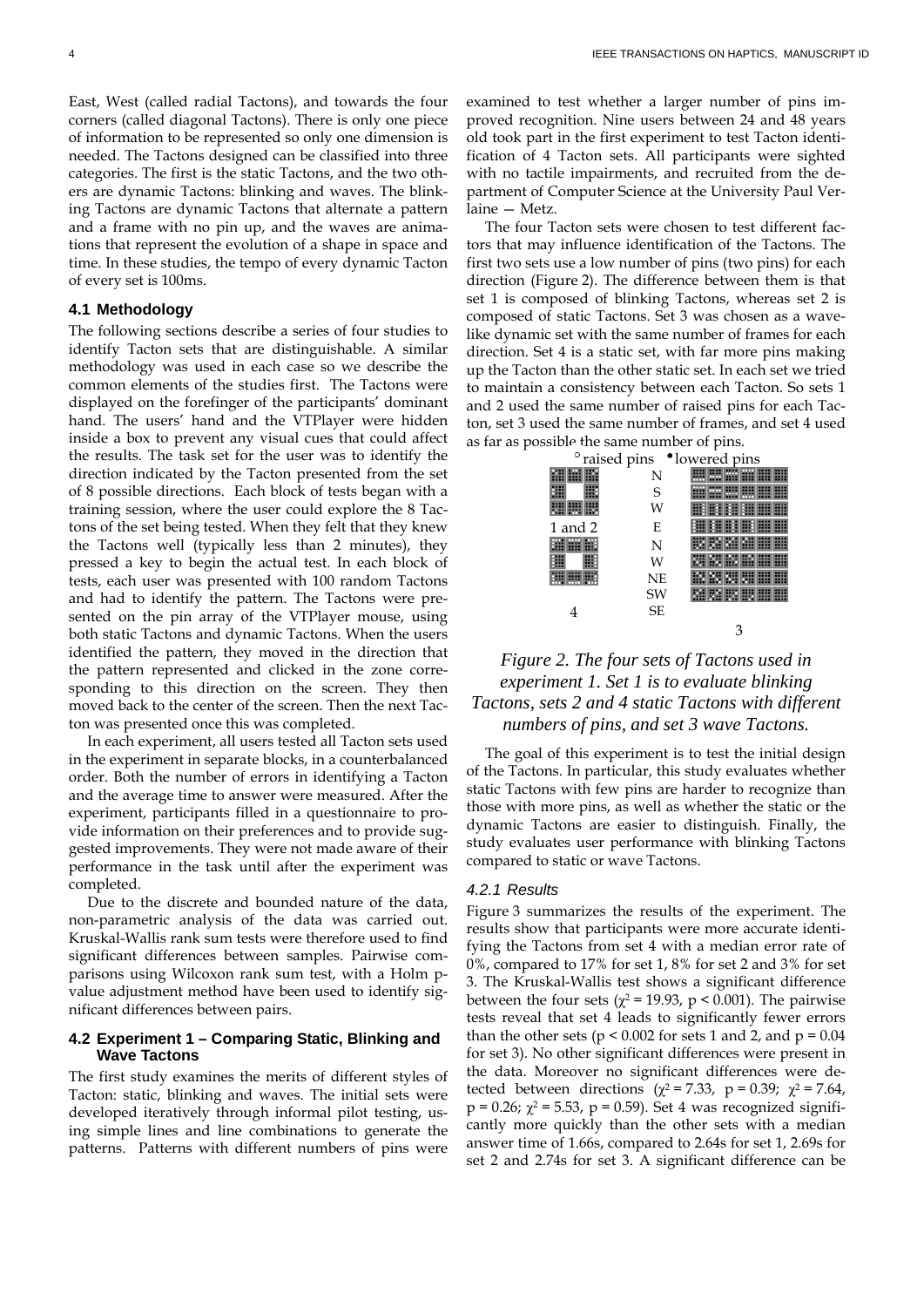seen between the sets using a Kruskal-Wallis test  $(\chi^2 = 16.32, p \le 0.001)$ . Once more the pairwise tests only show a significant difference between set 4 and the others  $(p = 0.002$  for set 1, and  $p = 0.01$  for sets 2 and 3).



*Figure 3. Results of experiment 1* 

#### *4.2.2 Discussion*

Sets 3 and 4 use more pins than sets 1 and 2. However as there is no significant difference between set 3 and sets 1 and 2, we cannot assert the Tactons with more pins are better. In the same way, set 2 is a static set, but did not have significantly better results than set 3, so we cannot say that the static Tactons are easier to recognize than the dynamic ones. However, set 4 is easier to use than the other sets in this experiment: users made fewer errors and needed less time to explore them. Blinking Tactons led to a high error rate. This may be due to the fact that the pattern chosen used few pins, as the static Tactons using the same patterns also led to a high error rate. More easily distinguishable patterns need to be tested before discarding blinking Tactons. Moreover, further work is required to investigate the blink speed and the rhythm between the pins up time and pins down time to determine an appropriate range for the parameter (see section 5). This experiment has demonstrated a set of usable static Tactons. These results were therefore used in the following experiment to try and improve on the design of the Tacton sets.

#### **4.3 Experiment 2 – More Pins and Growing Shapes**

The users of the previous experiment were asked to propose new sets of Tactons, according to what they liked or wished after the tests. After new pilot studies, two new static Tacton sets were selected (6 and 7 in Figure 4), and one new dynamic set (5 in Figure 4). Experiment 2 aimed to compare these three new sets with the best one of the previous experiment, (set 4 in Figure 2). Eleven users recruited among the master students at the University Paul Verlaine — Metz, aged 23 to 27, took part of the second experiment. None had participated in the previous experiment. We have selected the static sets using "a lot of pins", as the best sets from the previous study (sets 3 and 4) use "a lot of pins". Users also suggested they prefer Tactons with more pins. The goal is to find Tactons that are easily and quickly recognizable, as well as pleasant for the user. The dynamic set selected used a new technique - a growing moving shape - as this could potentially help differentiate the directions.

This experiment evaluates new Tacton sets as well as the best one from the previous experiment in order to find a more efficient wave Tacton set, and to find guidelines for Tacton design. The hypothesis is that Tactons with more pins are easier to identify than Tactons with fewer pins. Therefore better recognition rates are expected from set 6 when compared to recognition rates from sets 4 and 7. We also make the hypothesis that the growing shape of set 5's waves will improve recognition,



Figure 4. New Tactons used in experiment 2

#### *4.3.1 Results*

The error rates and the response times of the experiment 2 are summarized in Figure 5. Set 4 was again most accurately identified, with a median error rate of 2%. Set 5 was mis-recognized 23%, set 6 had a median error rate of 14% and set 7 had a median error rate of 10%. The Kruskal-Wallis analysis revealed a significant difference between some of the Tacton sets ( $\chi^2$  = 10.22, p = 0.01). The pairwise analysis only shows a significant difference between sets 4 and 5 ( $p = 0.04$ ). No significant difference was detected between directions ( $\chi^2$  = 6.58, p = 0.47;  $\chi^2$  = 6.80, p = 0.44;  $\chi^2$  = 2.42, p = 0.93;  $\chi^2$  = 12.59, p = 0.08). Set 7 was the quickest to be recognized with only a median of 1.91s. Set 4 took 2.33s, set 5 needed 3.91s, and users explored set 6 for a median of 2.49s. The Kruskal-Wallis test shows a significant difference between the four Tacton sets  $(\chi^2 = 21.39, p \le 0.001)$ . Set 7 was recognized significantly faster than set 4 ( $p = 0.03$ ), set 5 ( $p < 0.001$ ) and set 6  $(p = 0.03)$ . Set 5 was significantly slower than sets 4  $(p = 0.03)$  and 6  $(p = 0.01)$  as well as set 7 previously dis-



*Figure 5. Results of experiment 2.* 

#### *4.3.2 Discussion*

The results from set 4 are still positive: they still show a low error rate, and appeared to be significantly better in terms of error rate and exploration time than set 5. In addition to that, set 7 appeared to be significantly faster to recognize than the other sets, including set 4. Tacton set 5 is clearly difficult to discriminate. It confused the users as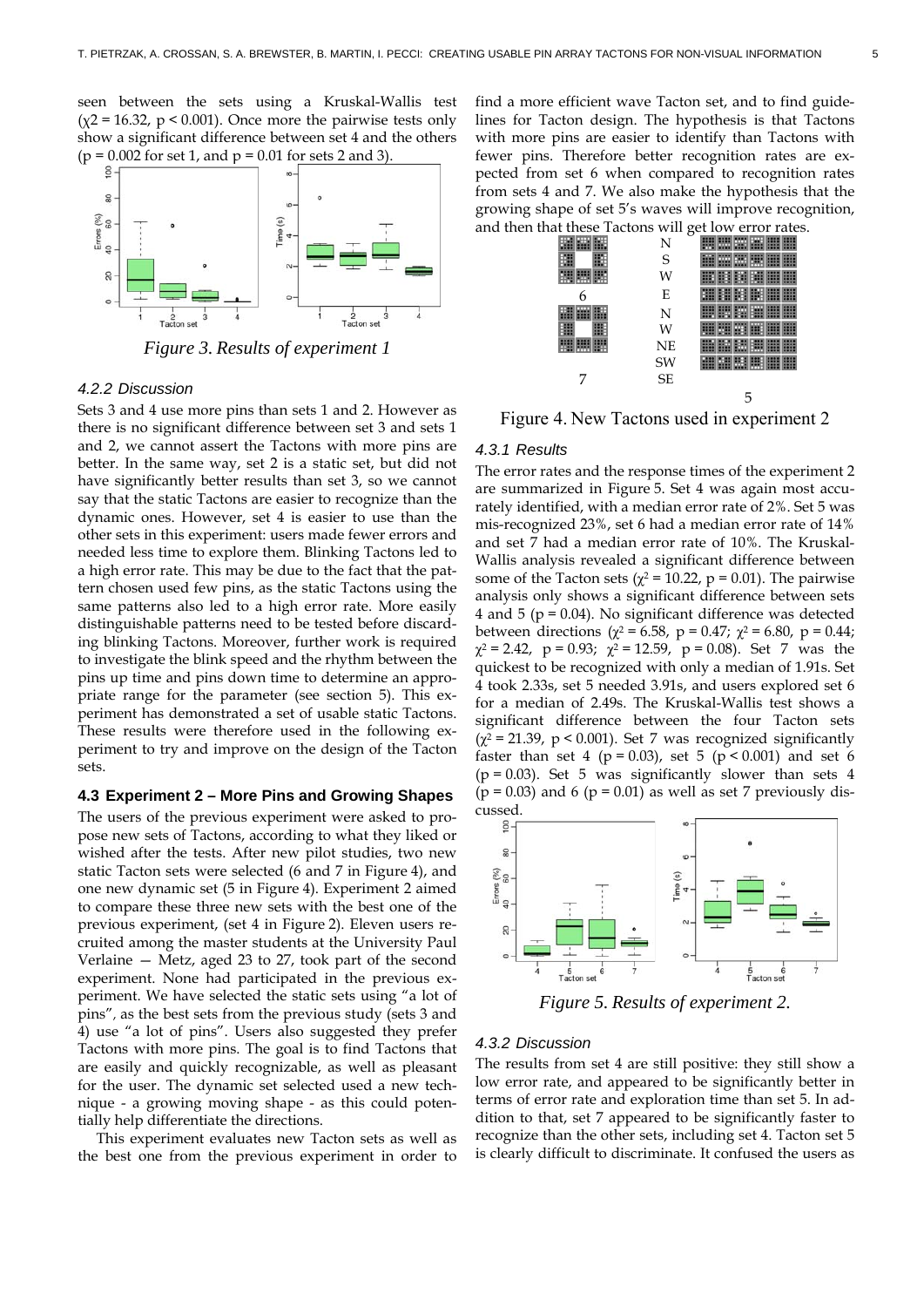the shape changes, and the user had difficulty in identifying the steps of the animation. The dynamic sets potentially require more time to recognize since if the information is not understood after one wave, the user must wait to feel another one. Set 5 uses 6 frames of 100ms so each wave requires 600ms, meaning the users needed around 7 waves in average to recognize these Tactons. The recognition time for these Tactons may change depending on the speed parameter of the Tacton. The second hypothesis, asserting that the growing shape will improve the recognition, cannot be accepted, and thus a further study is needed to attempt to identify usable dynamic Tactons (experiment 4). Set 6 had a high error rate as well as a long response time. This could be due to the similarity of the patterns of all the Tactons. Moreover, the location of the shape is difficult to identify as there is no reference point. Sets 4 and 7 use the outer pins and so the shapes are far apart on the display compared to the shapes in set 6. So the high recognition rates of sets 4 and 7 compared to set 6 forces us to reject the first hypothesis that states that Tactons with more pins are easier to recognize than the Tactons with fewer pins. One of the goals of this experiment was to find a more efficient wave Tacton set. This goal has not been achieved, so the goal of the next study is to investigate this point further.

#### **4.4 Experiment 3 – Improving Wave Tactons**

According to the results of the previous studies, the wave Tactons seemed to be more difficult to identify than the static Tactons. Moreover, some users reported that they had more problems identifying the diagonal Tactons than the radial ones. So to attempt to improve performance using these Tactons, two new dynamic sets were designed, using new diagonals. To be able to compare the results with those of the experiment 1, the same users as in the previous experiment tested these Tactons, in simi-



*Figure 6. Tactons used in experiment 3.* 

Figure 6 shows the new Tacton sets used for this experiment. Set 8 is a mix of set 3 and set 5: it uses the radials of set 3, and the diagonals of the set 5. The idea is to have a different feeling between radial and diagonal Tactons. Set 9 is modified from set 3. Contrary to set 3, the whole pin array is used to move the line diagonally, using more frames. This means that the animation of the moving diagonal lines takes more frames and longer to complete than the radial lines. The goal of this experiment is to find efficient wave Tacton sets. We hypothesize that the differences introduced between radial and diagonal Tactons will help to discriminate them. So we make the

hypothesis that the error rate and that the response time will both be lower than those of previous wave Tactons.

#### *4.4.1 Results*

Figure 7 represents the error rates and response times for experiment 4. The results from set 3 of experiment 1 are also compared as set 3 is the best dynamic set identified so far. Results show a median error rate of 0% both for Tacton sets 8 and 9, compared to 3% for set 3 in experiment 1. However the Kruskal-Wallis analysis does not show a significant difference between the sets ( $\chi^2$  = 4.67,  $p = 0.09$ ). No difference was detected between directions  $(\chi^2 = 2.08, p = 0.71; \chi^2 = 1.85, p = 0.76)$ . Concerning the time to answer, participants took a median time of 2.74s for set 3 in experiment 1. In this experiment, users needed 2.52s for set 8 and 2.19s for set 9. Participants required a mean of 5 waves to identify a Tacton in set 3, 4 waves for set 8, and approximately 3 for the set 9 (knowing that some Tactons of set 9 have 6 frames and other have 9 frames). However the Kruskal-Wallis analysis does not show a significant difference between the sets ( $\chi^2$  = 4.98,  $p = 0.08$ ).



*Figure 7. Results of experiment 3* 

#### *4.4.2 Discussion*

The majority of the participants reported feeling comfortable with the new wave Tacton sets. Moreover the error rates obtained are low. We can therefore assert that we have found two potentially usable wave Tacton sets. However the difference with set 3 is not significant, the hypothesis about the greater difference between radial and diagonal Tactons allowing easier distinction between them cannot be asserted. Some participants reported feel uncomfortable with this kind of Tactons. One user could not bear the sensation, and stated that he found it extremely difficult to determine the sense of the waves' movement. A future study will investigate how to improve the sensation of these Tactons for this user, for example by slowing down the animation. The next study investigates methods to improve recognition of blinking Tactons.

## **4.5 Experiment 4 – Mixed Tactons**

According to users, one of the main recognition problems from the previous study is the lack of a reference point. Indeed, direction is given by the location of the pattern's shape on the pin-array. However, guessing the location is not always obvious. Moreover, blinking Tactons were only used previously in experiment 1. Since good static and wave Tactons have been developed, this study now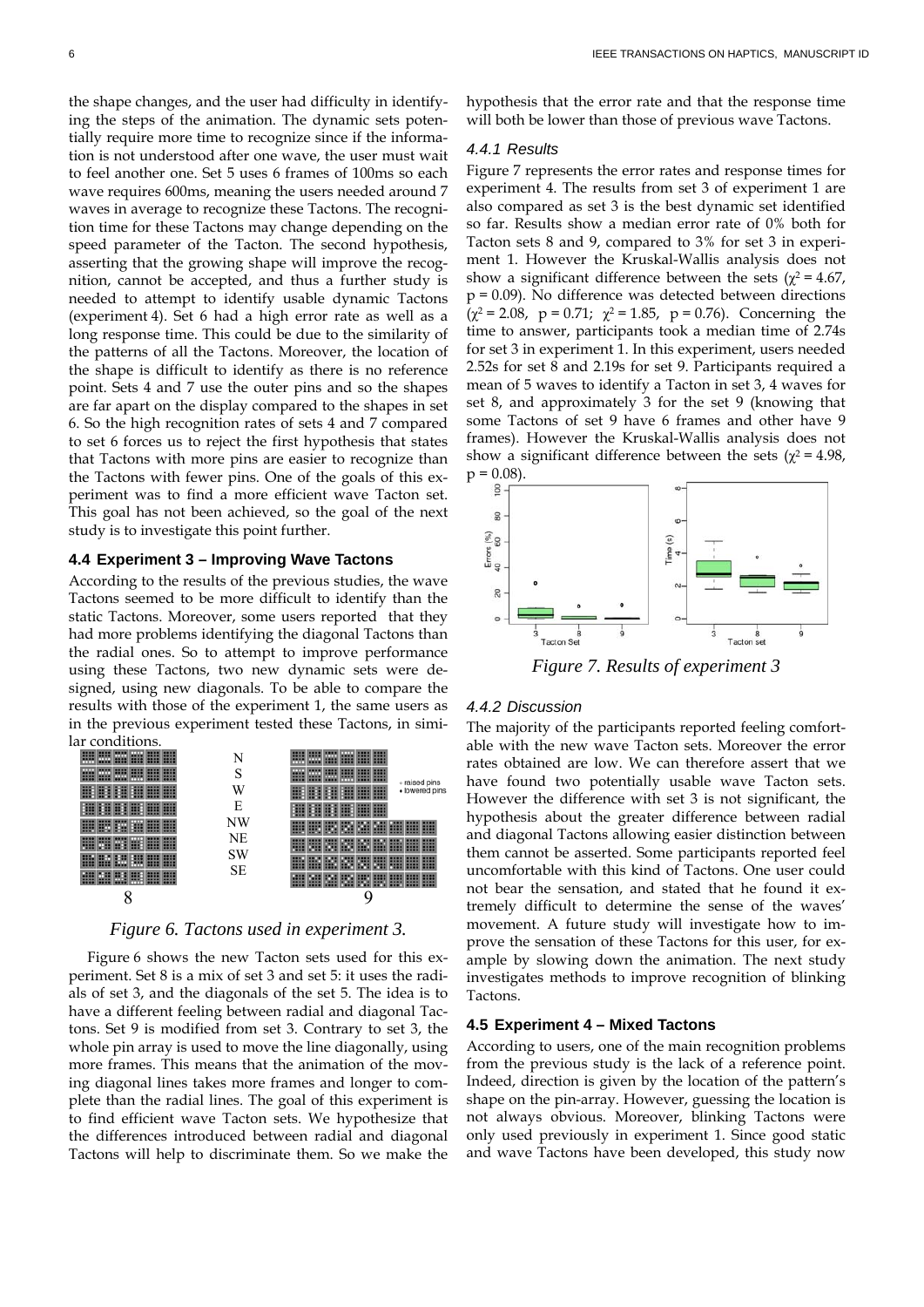investigates blinking Tactons in more detail. The same users that took part in experiment 1 evaluated four new Tacton sets in this experiment.

| N         |    |      |           |                              |
|-----------|----|------|-----------|------------------------------|
| S         |    |      |           |                              |
| W         |    |      |           |                              |
| E         |    |      |           |                              |
| NW        |    | 33.7 |           |                              |
| NE        |    |      | <b>TT</b> | $\overline{1}$<br><b>TTT</b> |
| SW        |    |      |           |                              |
| <b>SE</b> |    |      |           |                              |
|           | 10 | 10'  | 11        | 11'                          |

## *Figure 8. Tactons used in experiment 4.*

The Tactons used in this experiment are mixed in the sense of one part of the Tacton is blinking, and the other part is static. The direction is given by the same patterns as in set 4 used in the previous experiments, except the diagonals use the whole length of the matrix instead of only 3 pins. Two kinds of reference point have been designed. The first one is a 2x2-pin square placed at the middle of the matrix (sets 10 and 10', Figure 8). The other is the opposite direction, pointed by a smaller pattern (the one used in sets 1 and 2). It is used in sets 11 and 11' (Figure 8). For these two kinds of reference points, two techniques have been used. Either the reference point was static and the direction was blinking (sets 10 and 11), or the direction was static and the reference point was blinking (sets 10' and 11'). The goal of this experiment is to improve the recognition of blinking Tactons. We make the hypothesis that the Tacton sets with a blinking reference point will be significantly easier and faster to recognize than the Tactons with the blinking direction. Moreover we make the hypothesis that the sets which use the directional pattern as a reference point will be significantly easier and faster to recognize than the Tactons that use the middle square as a reference point.



*Figure 9. Results of experiment 4.* 

#### *4.5.1 Results*

The error rates and the average answer times are represented on the charts of Figure9. Users made a median of 6% mistakes for set 10, compared to 3% for set 10', 3% for set 11 and 0% for set 11'. The Kruskal-Wallis analysis reveals a significant difference between the sets  $(\chi^2 = 15.53, p = 0.001)$ . If we look closer with a pairwise test, set 11' appears to lead to significantly fewer errors than the other sets ( $p = 0.006$  for set 10,  $p = 0.02$  for set 10'

and  $p = 0.01$  for set 11). No other difference is noticeable for errors, and the Kruskal-Wallis test does not show any significant difference for answer time ( $\chi$ 2 = 3.58, p = 0.3). Users spent a mean of 2.56s to recognize the set 10, 2.39s for set 10', 2.63s for set 11 and 1.99s for set 11'.

#### *4.5.2 Discussion*

Set 11' appears to be recognized more easily than the other sets. Participants also expressed a preference for this set in post hoc discussions. Five users out of 9 preferred set 11', compared to two users for set 11, two for set 10' and none for set 10. As well as being the least preferred set for the participants in this study, set 10 achieved the poorest recognition rates. Seven of the nine participants preferred Tactons with a blinking reference point rather than the ones with a blinking direction. However the statistics cannot allow us to assert than Tactons with a blinking reference point are better than Tactons with a blinking direction, especially because of the poor results of set 10'. The first hypothesis is therefore rejected. Moreover as the results from set 11 are not significantly different to those from sets 10 and 10', we cannot conlude that Tactons with a directional reference are better than Tactons with a central reference. So although seven of the nine participants expressed a preference for the directional reference, we reject this second hypothesis. However these Tactons obtained a high level of recognition. Thus we have reached our goal of identifying usable blinking Tactons.

#### **4.6 Conclusion**

These experiments lead to the development of several sets of distinguishable Tacton sets, using the different techniques proposed: static Tactons, wave Tactons and blinking Tactons. The goal of the first experiment was to compare Tacton sets made with these three techniques. It appeared that users preferred static Tactons, and were able to achieve high recognition rates with static Tactons with many pins raised. We obtained intermediate, but encouraging results from wave Tacton sets. However one user expressed a strong dislike of these Tactons, finding the sensations disturbing. Other wave Tacton sets were tested in the following experiment in order to improve the results. The second experiment evaluated Tactons with more pins, which appeared to be a failure. The shapes were too similar or too close on the matrix. Moreover, wave Tactons were introduced whose pattern changed over time. This was also a failure, since the users had difficulties interpreting the changing shape. The best performing Tacton set from the previous experiment confirmed its good results, and another static set similar to the previous one also obtained good results. A third experiment was also conducted to find better wave Tactons. The results suggest that a usable wave Tacton set was discovered, even if the statistics do not allow us to distinguish them from the previous wave Tacton sets. The user who was not comfortable with the previous wave Tacton sets still was disturbed with these ones. Efforts will be made in future studies to improve the sensation of this kind of Tacton. Finally, the fourth experiment's goal was to try to evaluate different sets of blinking Tactons. A ref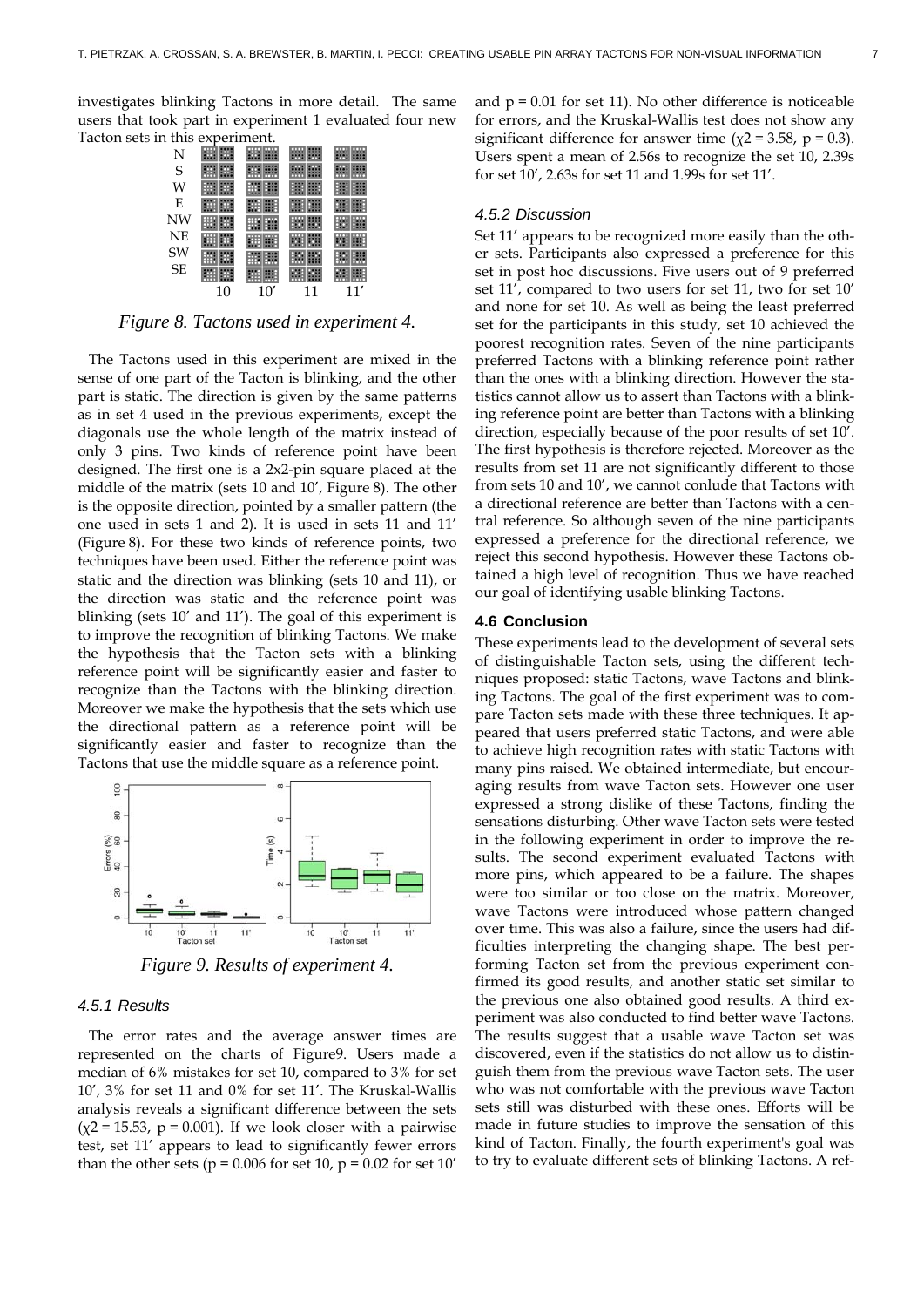erence point had been introduced in order to help the user to resolve ambiguities. Two modes have been tested: either the direction was blinking and the reference point was fixed, or the inverse. This time blinking sets with low error rates as well as low response time were demonstrated. Now good Tacton sets using each of the techniques have been determined, we now investigate Tactons with several dimensions.

## **5 MULTI-DIMENSIONAL TACTONS**

The series of work described in the previous section examined varying one dimension of a pin array Tacton to display information to a visually impaired person or to a person in a situation where vision is restricted. In this section we will examine methods to get more information across to a user through varying more than one dimension of the tactile signal simultaneously. As well as varying the shape of the pattern, we will now vary the tempo of a blinking Tacton and the number of pins forming the pattern to display more information to the user per Tacton than was displayed in the previous study. While increasing the amount of information in the signal has the potential to provide the user with more information, it will also increase the complexity of the signal, and therefore potentially the error rate in recognizing the Tacton. This experiment will examine whether the benefit of increasing the amount of information in the signal outweighs the cost.

To measure the performance of users when identifying the Tactons, we will use the concept of information transmission. Miller [13] describes how information transmission can be used to describe the quality of a communication channel by examining the number of potential messages that can be input into the channel, and the correlation of the input with the user responses. The advantage of using information transmission as a metric is that it provides a unit free method of comparing communications channels. The larger the number of different messages that a channel allows increases the maximum amount of information that can be passed through that channel. However, as the number of messages increases, the complexity of the messages increases which may lead to higher error rates when identifying each message. The higher the error rate, the lower information we say is transmitted through the channel.

#### **5.1 Developing the Tactons**

When many dimensions of information are present in the signal, it is important that they not interfere such that the user finds it difficult to perceive the individual dimensions.

There are many potential parameters available for use for pin array Tactons. For example, we may consider using the pattern shape, the pattern size, pattern movement, the tempo for a blinking Tacton, or introduce different rhythms by varying the frame durations. However, not all of these will provide benefit. Our previous work described in section 4 has shown, for example, that some dynamic shifting patterns and patterns with less

pins can be more difficult to distinguish than static patterns with a lot of pins. For these experiments, we therefore focused on the easier to distinguish patterns. The three dimensions chosen for this initial study were direction, size and speed, using the pattern shape, pattern size and dynamic Tacton tempo parameters. Shape has previously proved to be a successful method of transferring information through pin array devices. Similar shapes were chosen as one dimension of the Tactons used in this study. To test the suitability of size and tempo as useful parameters for transferring information to the user, pilot studies were first conducted individually.

#### *5.1.1 Direction*

As in the previous studies, eight patterns derived from previous experiment described above were chosen to represent the eight directions. The Tacton sets we use in this experiment use the same shapes as Tacton set 4 (Figure 2): lines for radial Tactons and angles for diagonal Tactons. The directions used for both large and small patterns are shown in Figure 10. Using similar patterns for the large Tactons as in the previous one-dimensional study allows basic comparisons to be made between one and multidimensional Tactons. This allows us to gain insight into how the extra complexity brought on by the additional information being presented to the user affects user performance. The direction dimension in this study is therefore defined by *Direction = {N, S, E, W, NE, NW, SE, SW}*, and the parameter used to encode it is the pattern's shape.

#### *5.1.2 Size*

Given the shapes chosen from the previous study and the limited number of pins available in the VTPlayer mouse array (4x4), only two sizes of shape were possible. The larger ones use the radial Tactons of set 4, and enlarged diagonals from set 4 (Figure 2). The smaller ones use the diagonals of set 4, and shorten radials from set 4. See Figure 10 for the actual patterns used. A short pilot study with four participants showed that four participants were able to distinguish between large and small patterns with minimal training over 90% of the time over 96 trials each. These results suggest that size is potentially a useful dimension that should be investigated further. The dimension in this study is therefore defined by *Size = {small, large}*. It is coded with the size parameter that varies the amount of raised pins, giving the patterns shown in Figure 10.



*Figure 10. The large shapes (left) and corresponding small shapes (right) used* 

#### *5.1.3 Speed*

When choosing the speed values, there are a number of different rhythms that were considered. For du being the duration that the frame where the pattern is displayed for and  $d_d$  being the duration for the frame where no pattern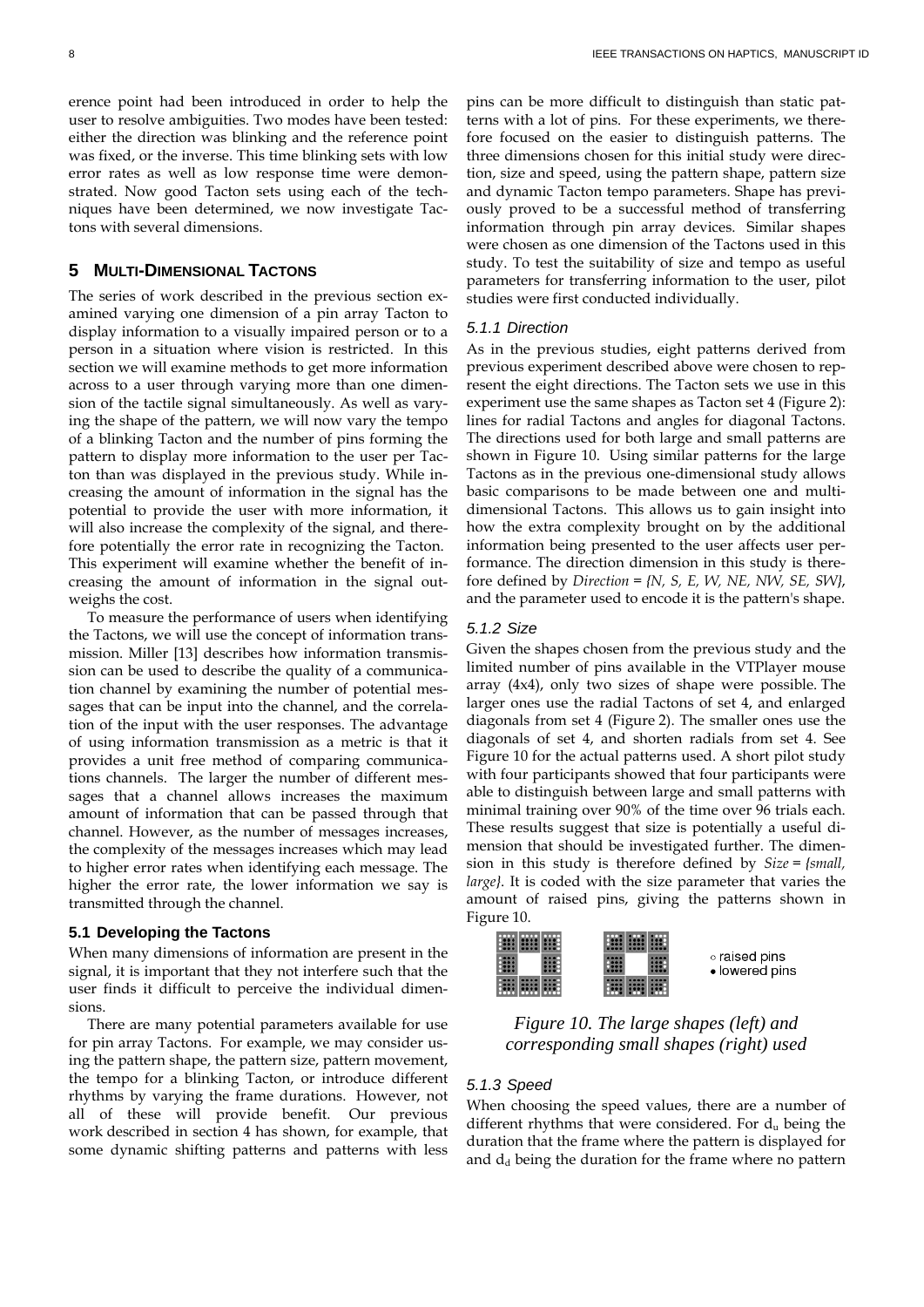is displayed, we could choose values such that:

- $d_u = d_d$
- $d_u$  varies and  $d_d$  is constant
- $d_u$  is constant and  $d_d$  varies
- $d_u + d_d$  is constant

In a short pilot study, four participants performed each condition for trials with 7 potential values for tempo from 40ms to 500ms. They were presented with four repetitions of all possible stimulus pairs and in each case had to reply whether the stimuli were the same or different. Only speed was varied and only one stimulus could be experienced at the same time. The results showed extremely similar performance for all four rhythms.  $d_u$  being set equal to  $d_d$  was chosen as the method for future studies as no preference was suggested by the users and using this method allowed comparisons to be made with the previous study with one-dimensional Tactons.

When selecting what values to use, there will be a trade-off between message length and distance between the values. Participants from the pilot experienced no confusions between 5 of the 6 values chosen. However, as users will be judging the frame duration as a relative measure (*i.e.* fast just means faster than the medium duration as opposed to a specific duration), we will use results from Brown *et al.* [4] that suggest separating three levels of a parameter in their vibrotactile Tactons that vary only relatively to other values already proved difficult. We therefore limit our range of speeds for this study to a maximum of three levels only. The speed dimension in this study is therefore defined as *Speed = {slow, medium, fast}*. The parameter used to represent this dimension is the tempo of the dynamic Tactons. Indeed the rhythm is fixed with 1 as duration for every frame. The tempos for the slow, medium and fast values were 40ms, 200ms, and 500ms respectively

#### **5.2 Methodology**

A between groups study was run with 20 sighted participants, who were recruited from the student mailing lists at the University of Glasgow. The age range of these participants was 18 to 29. There were four left handed participants split evenly between conditions. Sighted participants are used to provide a baseline performance and to inform the design of future studies with visually impaired participants. In all instances, participants felt the Tactons through the index finger of their non-dominant hand. The non-dominant hand was used as future twohanded focus and context interactions (such as the Tactile Maze and Electrical circuits applications described below) were envisaged. The Tactons were displayed through the VTPlayer tactile mouse with a  $4 \times 4$  array of pins used to display the patterns. The three dimensions varied for each Tacton were '*Shape*', '*Size*' and '*Speed*'. Participants wore headphones playing white noise throughout the study to block any audio cues from the movement of pins on the device, and their hand was hidden to prevent from any visual cues. Headphones were used in this study (unlike in the previously described studies) as this was the first experiment where the tempo was varied and needed to be identified by the participants. Indeed the

sound produced by the VTPlayer is due to the movement of the pins, and as the tempo was not varied in the first experiment, the Tactons sounded the same.

There were two conditions tested: a three speed condition  $(S_3)$  and a two speed condition  $(S_2)$ . Participants were randomly assigned to one condition or the other, with balancing to ensure that an equal number of participants performed each. Due to the fact that  $S_3$  has an extra level of speed, there is a larger of range of Tactons available in this condition. Here we choose to maintain an equal number of trials in each condition rather than an equal number of repetitions of each Tacton to avoid potential complications with fatigue and learning effects. There were 32 Tactons in  $S_2$  and 48 in  $S_3$ . Each participant was given 96 Tactons to identify. Participants in  $S_2$  and  $S_3$ were therefore presented with two or three repetitions of each Tacton respectively.

Participants placed their non-dominant hand on the VTPlayer mouse and held down a key on the keyboard with their dominant hand to feel the Tacton. Once they released the key, the Tacton was stopped. They then gave their answers verbally to the experimenter. The maximum time the Tacton was felt for was capped at 10 seconds. To explore the potential benefits of using multiple parameters in the signal, we will use information transmitted per Tacton as a metric to compare the performance of  $S_2$  and  $S_3$  with the best Tacton set in the previous study (set 4 in Figure 2). These results from the previous experiment are referred to here with  $T_4$ . For this study, we hypothesize:

- Participants in  $S_2$  will make significantly less errors in identifying Tactons. This due to the fact that participants should find it easier to differentiate two as opposed to three speeds.
- Participants in  $S_2$  will take significantly less time to identify Tactons than participants in  $S_3$ . Again, this is due to the fact that participants should find it easier to differentiate two as opposed to three speeds.
- There will be significantly more information transferred during  $S_3$  when compared to  $S_2$ . Although more errors may be made by participants in  $S<sub>3</sub>$ , there is also the potential for a greater amount of information to be transferred.
- There will be significantly more information transferred to participants in both conditions than in the best case of the one-dimensional Tactons study described in section 4 (set 4 in Figure 2).

#### **5.3 Results**

The Mann Whitney test was used to test for significant differences in the independent measures between groups. For comparing data within groups for the individual dimensions, Paired Wilcoxon tests were used.

#### 5.3.1  $S_3$  vs.  $S_2$

When looking at correct identification of all three dimensions together, there were a median of  $12.5\%$  errors in  $S_2$ compared to a median of  $28.12\%$  in  $S_3$ . This difference was shown to be significant (W = 135.0,  $p < 0.03$ ). When analyzing each of the individual dimensions, the differ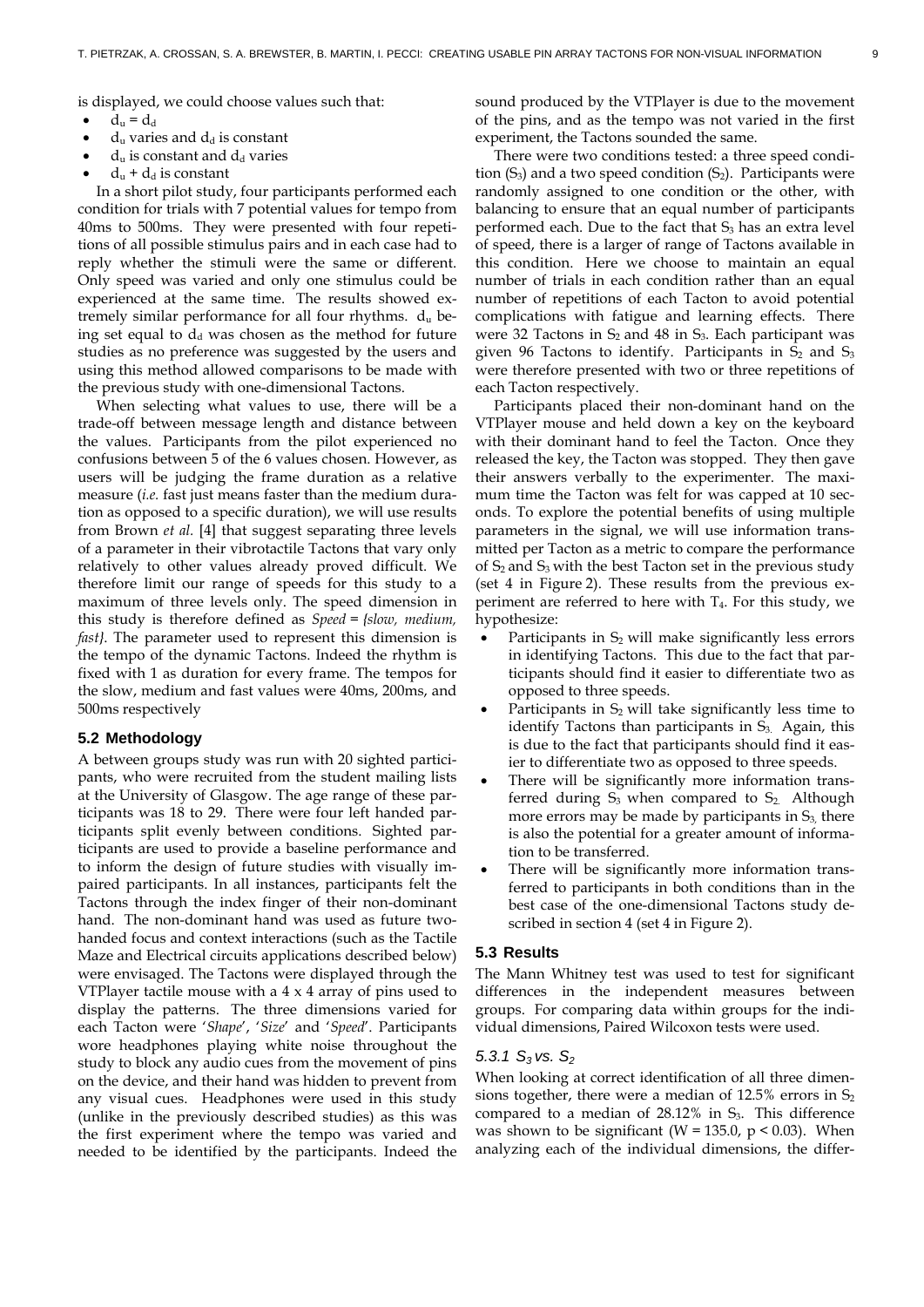ence was shown to be due to the speed dimension. Participants in  $S_3$  made a median of 9.9% errors in  $S_3$  compared to  $0.52\%$  in  $S_2$  with this difference being significant ( $W = 61.5$ ,  $p < 0.01$ ). No significant differences were found in the Shape ( $W = 97.5$ ,  $p = 0.60$ ) or size data  $(W = 101.5, p = 0.82)$ .

Figure 11 shows the errors made by participants in both conditions for each dimension. There was no significant difference recorded in the time taken to identify the Tactons in  $S_3$  and  $S_2$  (W = 107.0, p = 0.91). The median time to identify a Tacton for participants in  $S_3$  was 2.09s compared with 2.31s in  $S<sub>2</sub>$ .



*Figure 11. A box plot showing errors for each dimension and overall, and for both conditions.* 

When examining the information transmitted (Figure 12), a median 5.0 bits per Tacton was transmitted in  $S_3$ , compared with a median of 4.6 bits per Tacton in  $S<sub>2</sub>$ . These data were tested using a Mann Whitney test and this difference was found to be significant  $(W = 75.0)$ , p < 0.03). This compares with a median information transmission rate of 2.88 bits per Tacton for the best Tacton set tested in the previous study examining pattern only. These data are significantly lower than found in both  $S_3$  (W = 153.0, p < 0.01) and  $S_2$  (W = 153.0, p < 0.01).



*Figure 12. A box-plot showing the information transmission for all participants in*  $S_2$ ,  $S_3$ , and  $T_4$ .

#### *5.3.2 Significant Interactions Between Dimensions*

Size had a significant effect on participants' performance in both  $S_3$  and  $S_2$ . The large patterns were significantly easier to identify than the smaller patterns. There were significantly more Tactons of small size misrecognized in both  $S_3$  (W = 0.0, p < 0.01) and  $S_2$  (W = 0.0, p < 0.01). The median percentage of misrecognized small Tactons in  $S_3$ was 28.13% compared with a median of 15.63% for large Tactons. This pattern was repeated in  $S<sub>2</sub>$  with medians of

5.21% and 16.67% misrecognized Tactons for large and small patterns respectively. By analyzing the individual Tacton dimensions, it is shown that this difference is due to significantly more direction errors being present in the data in both S<sub>3</sub> (W = 0.0,  $p < 0.01$ ) and S<sub>2</sub> (W = 0.0,  $p \le 0.01$ ). In S<sub>3</sub>, there were medians of 2.08% and 16.67% errors in distinguishing the directions for large and small patterns respectively. Similarly, there were median errors of 2.08% and 14.58% for large and small patterns respectively in  $S_2$ . Participants, also required longer feeling the stimuli to answer when identifying small Tactons and large Tactons in  $S_3$  (W = 6.0, p < 0.04) and  $S_2$  (W = 6.0,  $p < 0.04$ ). For  $S_3$  participants felt the stimuli for medians of 1.94s and 2.27s before answering for large and small patterns respectively. Similarly for  $S_2$  participants felt the stimuli for medians of 1.97s and 2.62s before answering for large and small patterns respectively.

#### **5.4 Discussion**

Firstly, it can be seen that the method used to analyze the data affects how we view the results. Looking simply at error rates, there were significantly fewer errors in the two speed condition when compared to the three speed condition. This is unsurprisingl due to an increase in errors in identifying the speed dimension, but is an interesting result as it enforces the findings of Brown *et al.* [4]. Participants are making relative judgments of a blinking Tacton's tempo and Brown's finding suggested that adding a third level of a parameter that required relative judgments could significantly increase complexity for the user. These data would suggest that it is better to use only two speeds.

However, if we examine the data in this manner, we ignore the benefits of including an extra level of this dimension. It allows us to transfer more information to the user in one Tacton. The benefits are brought out by the Information Transmission results showing that significantly more information per Tacton was transmitted to the users despite these extra errors. Care must still be taken however in interfaces where the cost of the extra errors is high.

The significant interactions shown between size and direction suggest that these dimensions might not be independent on a small tactile pin array, possibly due to the fact that both use the pattern parameter of the signal. Performance was shown to be significantly worse for the small Tactons indicating difficulty identifying patterns with fewer pins. When choosing dimensions for multidimensional Tactons, they should not interfere. However, decreasing the size affected how participants perceived the shape of the pattern in both  $S_2$  and  $S_3$ .

#### **6 APPLICATIONS USING TACTONS**

The previous studies have examined the performance of sighted users in distinguishing a range of different forms of pin array Tacton. Two applications using these techniques are now discussed to illustrate how the concept could be used in an accessible interface. The first is a tactile maze game that has been designed to allow a visually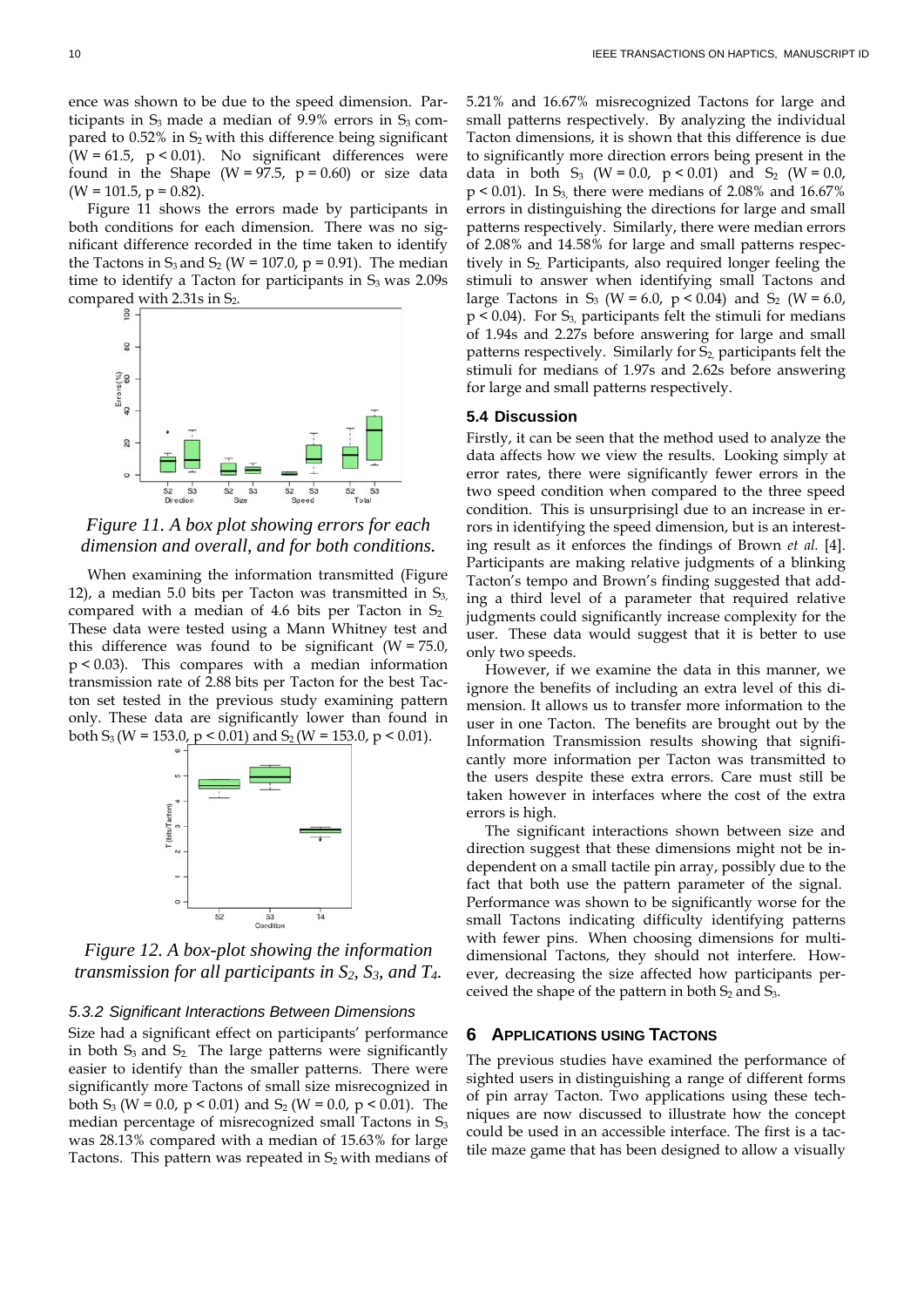impaired user to navigate a maze using touch alone. The second is an environment designed to teach visually impaired children about electrical circuits through touch.

#### **6.1 The Tactile Maze**

A maze application was designed to test the Tactons developed in an application setting. Users navigated through a two dimensional maze set in the vertical plane using a PHANToM OMNI device (a three degree of freedom force feedback device from SensAble Technologies) held in their dominant hand, which was used to restrict them to the maze path. No visual feedback was given to the user; however directions to the exit of the maze were presented to the index finger of their non-dominant hand through Tactons presented on a VTPlayer mouse as shown in Figure 13 (left). This bi-manual technique using the PHANToM to navigate was chosen as opposed to a one handed technique using only the VTPlayer mouse due to early work indicating the difficulty of mouse use for visually impaired users [9]. The goal of the game was to follow the directions indicated by the pin array Tactons and reach the exit. There were four possible tactile messages directing the user either up, down, left or right in the maze.



# *Figure 13. A user navigating the tactile maze (left) and the circuits application (right).*

An experiment was conducted to compare the use of static and dynamic pin array Tactons for visually impaired users in an application context. The static and dynamic sets of Tactons that were chosen for evaluations are sets 4 and 3 from Figure 2 respectively, although the diagonals were not used as only 4 messages were required. Ten participants with little or no residual vision took part in the study and experienced 10 mazes nonvisually in both conditions in a counterbalanced order. Mirror image mazes were used in either condition to ensure the complexity remained the same and valid comparisons could be made. The results showed that participants completed significantly more mazes with the static cues than dynamic cues, and were significantly faster completing the mazes in the static condition. A strong preference was the static cues over dynamic cues by nine of the ten participants. It was felt that the static cues were more similar to what they had previously experienced when using Braille or raised paper. These results agree with the finding of the study with sighted users described above in Section 4. Similarly to the sighted users, visually impaired users performed better with the static Tactons, and expressed a preference for these over the dynamic Tactons. The fact that a high percentage of mazes were completed in both conditions (89% and 72% for static and dynamic conditions respectively) suggests that the participants could successfully interpret the cues in an application setting [7].

#### **6.2 Electric Circuits**

We developed a multimodal Electric Circuits exploration application, intended for visually impaired people (shown in Figure 13 (right)).

The user can explore a circuit at two levels simultaneously: the global level concerns the recognition of the circuit's shape, and the local level concerns the components recognition. The user is provided with several techniques to aid both exploration levels. Users can navigate in the circuit both with a mouse or a PHANToM OMNI. When navigating with the PHANToM, the user can feel bumps of varying amplitude and direction as force feedback cues or tactile cues using a VTPlayer mouse [16]. As in the maze application, it is bi-manual interaction: the user holds the PHANToM in his or her dominant hand and the VTPlayer in the other. We use the directional Tactons to help the user navigate in the global level if he or she wants help. We construct dynamic Tactons, displaying in sequence the directions available for exploration. The patterns used are from set 4 in Figure 2. At the local level we use other Tactons to encode the components (Figure 14). 6 static Tactons have been designed, using the pattern parameter to encode the information as the experiments in section 4 proved this parameter to be useful. The Tactons represent from left to right a battery, a capacitor, a lamp, a resistor, a junction and a wire. The experiments were conducted with 13 visually impaired children from 9 to 17 years old from several schools around Metz in France. These users explored up to six circuits using the system. The results have shown that users with partial vision prefer to use their remaining sight to complete the task rather than trying to use the tactile feedback. However, blind users had to rely on haptics. They had difficulties understanding the circuit's shape. Few users made errors when recognizing the components with half of the users preferring to use the force feedback cues and the other half preferring the tactile cues.



*Figure 14. Tactons used for the components.* 

#### **7 CONCLUSIONS**

Here, we have followed through the design and evaluation of pin array Tactons. We have introduced definitions that can be used specify different usable parameters more precisely, such that we can build a common language for the different forms of pin array Tacton. In the initial evaluations, different forms of one-dimensional Tacton were examined. We compared static, dynamic wave, blinking, and mixed patterns, with a range of successful patterns being identified. We then extended these result to Tactons containing multiple dimensions of information. Results showed that although users made more errors identifying the Tactons, significantly more information could be transferred to the user when using more than one parameter of the signal. These results provide a